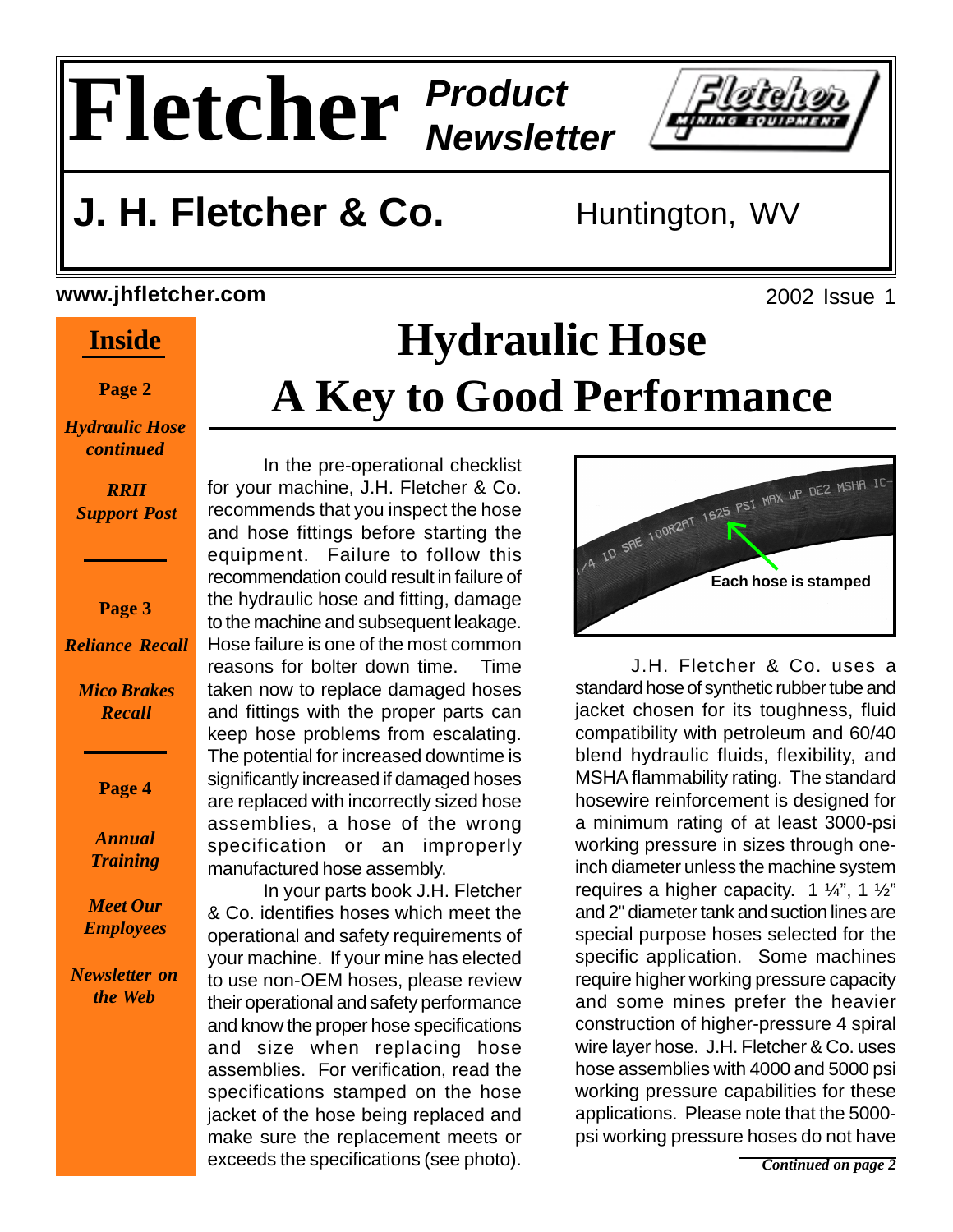the flexibility of lower pressure hoses. Fletcher also offers an MSHA approved higher abrasion resistant outer cover on the standard 3000 psi hose and on the heavier 5000 psi hose. Fletcher refers to this product by the Dayco-Parker trade name "ironclad."

When a hose indicates stretching or visual indications of fatigue, the hose should be replaced.

Fletcher selects its OEM hoses based on its design criteria which emphasizes safe and dependable performance. When non-OEM hoses are used, Fletcher cannot predict the extent of the safety and performance shortcomings which will be encountered. Regardless of the hoses used, always wear Personal Protective Equipment when operating or performing maintenance. Hose failure could result in possible injury to an operator, damage to the equipment and loss of valuable work time. If you do not know what hose is appropriate for your machine, call J.H. Fletcher & Co.'s Engineering Department.

## **ROOF RANGER II SUPPORT POST INCREASED OVERLAP STYLE WITH TAKE-UPS**

 J. H. Fletcher & Co. has designed a new support post with screw adjustable wear pads in each stage top collar. In addition to the screw adjustment, wear pad retention bolts keep the wear pad from falling between the housings as they wear. When you are ready to put new wear pads on the support post, the retention bolts can be removed and the adjustment screws loosened to allow the wear pad to be replaced as on the standard support post. This post is not suitable for every application since the new system adds 2 ½" to the collapsed height of the assembly due to a required

increase in overlap with the screw adjustment design. However, if you are having problems with durability of your existing post and you have the extra height to allow for the new collar arrangement, this system may be for you. This system is available now for the support posts identified in Chart A. The take-up bolts are not allowed on the conventional support post without additional overlap. If you believe this newly designed post would benefit you, please call J. H. Fletcher & Co. or an authorized distributor.

| <b>SUPPORT</b><br><b>POST</b><br><b>ASSEMBLY</b> | <b>CYLINDER</b><br><b>ASSEMBLY</b> | <b>CYLINDER</b><br><b>COLLAPSED</b><br><b>HEIGHT</b> | <b>SUPPORT</b><br><b>COLLAPSED</b><br><b>HEIGHT</b> | <b>EXISTING</b><br><b>POST</b><br><b>COLLAPSED</b><br><b>HEIGHT</b> | <b>SUPPORT</b><br><b>POST</b><br><b>EXTENDED</b><br><b>HEIGHT</b> |
|--------------------------------------------------|------------------------------------|------------------------------------------------------|-----------------------------------------------------|---------------------------------------------------------------------|-------------------------------------------------------------------|
| 362129                                           | 56960                              | $21 - 1/4$                                           | 30                                                  | $27\frac{1}{2}$                                                     | $53 - 5/8$                                                        |
| 363851                                           | 56971                              | $24 - 1/4$                                           | 32                                                  | $29\frac{1}{2}$                                                     | $62 - 5/8$                                                        |
| 363852                                           | 56963                              | $26 - 1/4$                                           | 34                                                  | $31\frac{1}{2}$                                                     | 68-5/8                                                            |
| 363853                                           | 56961                              | $29 - 3/4$                                           | $37 - 1/2$                                          | 35"                                                                 | $79-1/8$                                                          |

#### **CHART A**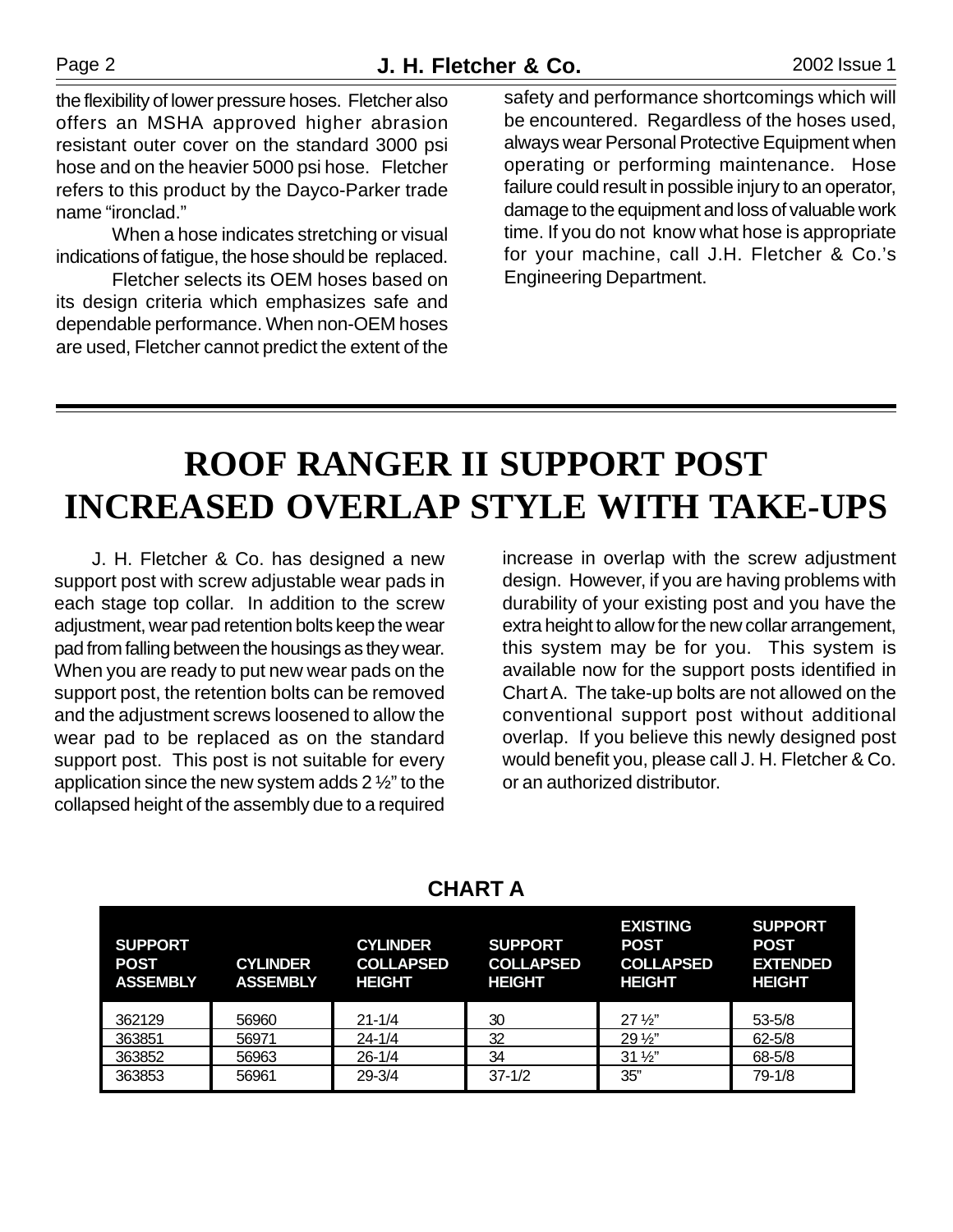### **SPECIFIC RECALL: RELIANCE ELECTRIC MOTORS**

It has come to Reliance's attention that certain Reliance Electric Motors supplied in specific equipment manufactured by J.H. Fletcher & Co. may not be MSHA compliant. The noncompliance consists of possible improper packing of the electric motor's cable packing gland. When properly assembled, the cable jacket should extend through the packing area into the interior of the packing gland. In some motors, the cable jacket may not have been placed in the gland properly and packing material may escape to the inside of the packing gland. Improper packing could potentially lead to loss of flameproof integrity. J.H. Fletcher & Co. has consulted with MSHA and Reliance to determine whether any problems of this type have occurred. We have been assured by MSHA that none have been reported. Fletcher



is cooperating with Reliance in identifying its customers whose machines should be inspected and, if necessary, re-paired.

Reliance should have contacted your

company by now if you have a machine that is subject to the Reliance Recall. If you have not been contacted, but have reason to believe that the packing material on your machine may have protruded into the packing gland or if you have any other questions regarding this issue, please contact David P. Cooper at Fletcher's Risk Management Department.

## **RECALL MICO BRAKES**

Mico Brake Company has notified J.H. Fletcher & Co. that its Mico "530" style brakes have experienced breakage of the bolt or backing out of the brake unit " Failure of the four bolts used to retain the spring housing and springs could cause the cover to separate from the caliper and the brakes to become non-functional. If this separation occurs, there is a risk of injury or death." The Mico "530" brake should be replaced on all Fletcher machines manufactured or modernized since January 1, 2000. If you have purchased a set of replacement brakes from Fletcher and its authorized distributors since January 1, 2000, they should also be replaced. These retrofits involve only Fletcher part numbers: 353005, 353008, and 353021. If you have any questions regarding this Mico recall or the brakes on your machine, please contact the Risk Management Department at J.H. Fletcher & Co.



including 2 on bottom side